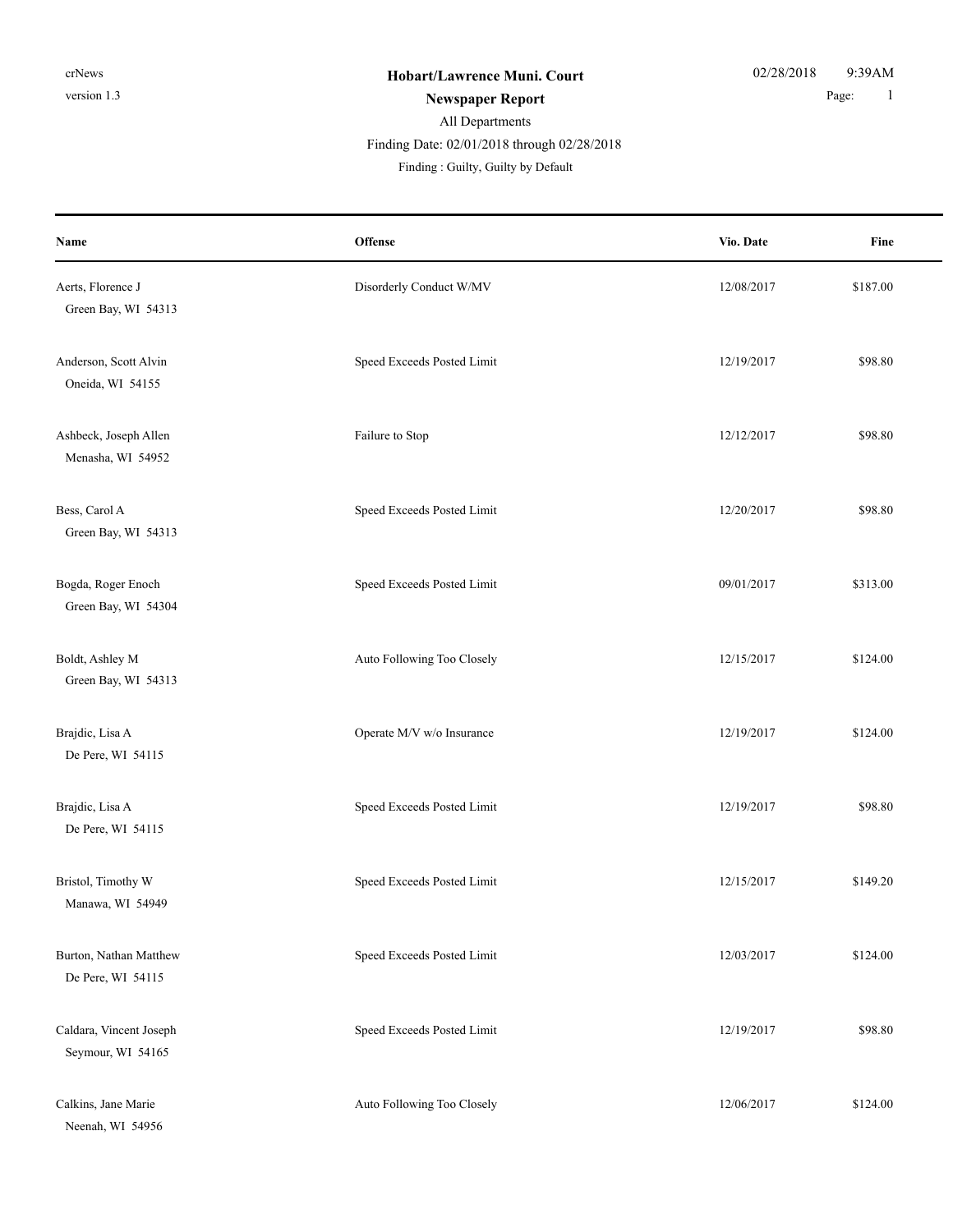### All Departments Finding : Guilty, Guilty by Default Finding Date: 02/01/2018 through 02/28/2018

**Offense** Fine **Name Vio. Date** Cavil, Heidi A Samuel A Solution of the Cavil, Heidi A Samuel A Samuel A Samuel A Samuel A Samuel A Samuel A Sa Green Bay, WI 54303 Chacon Nieto, Gerardo **Operating with a BAC** of 0.08 or more 11/04/2017 \$0.00 Kaukauna, WI 54130 Chacon Nieto, Gerardo **Deviating Designated Lane** 11/04/2017 \$98.80 Kaukauna, WI 54130 Chacon Nieto, Gerardo Chacon Operating M/V Under the Influence 11/04/2017 \$924.50 Kaukauna, WI 54130 Cone, William W Unreasonable/Imprudent Speed and FVC 12/10/2017 \$136.60 Seymour, WI 54165 Cone, William W Operating M/V Under the Influence 12/10/2017 \$1,324.50 Seymour, WI 54165 Cone, William W Cone and Cone and Cone and Cone and Cone and Cone and Cone and Cone and Cone and Cone and Cone and Cone and Cone and Cone and Cone and Cone and Cone and Cone and Cone and Cone and Cone and Cone and Cone and Seymour, WI 54165 Coppersmith, Sean Michael Trespass to Land 11/29/2017 \$187.00 Appleton, WI 54911 Cornelius, Erik Mitchel Speed Exceeds Posted Limit 12/07/2017 \$98.80 Freedom, WI 54130 Cornelius, Joylyn M Speed Exceeds Posted Limit 12/17/2017 \$98.80 Oneida, WI 54155 Dalke, Karen K Speed Exceeds Posted Limit 12/30/2017 \$124.00 Seymour, WI 54165 Danforth, Margaret B Operating While Suspended 12/18/2017 \$124.00 Oneida, WI 54155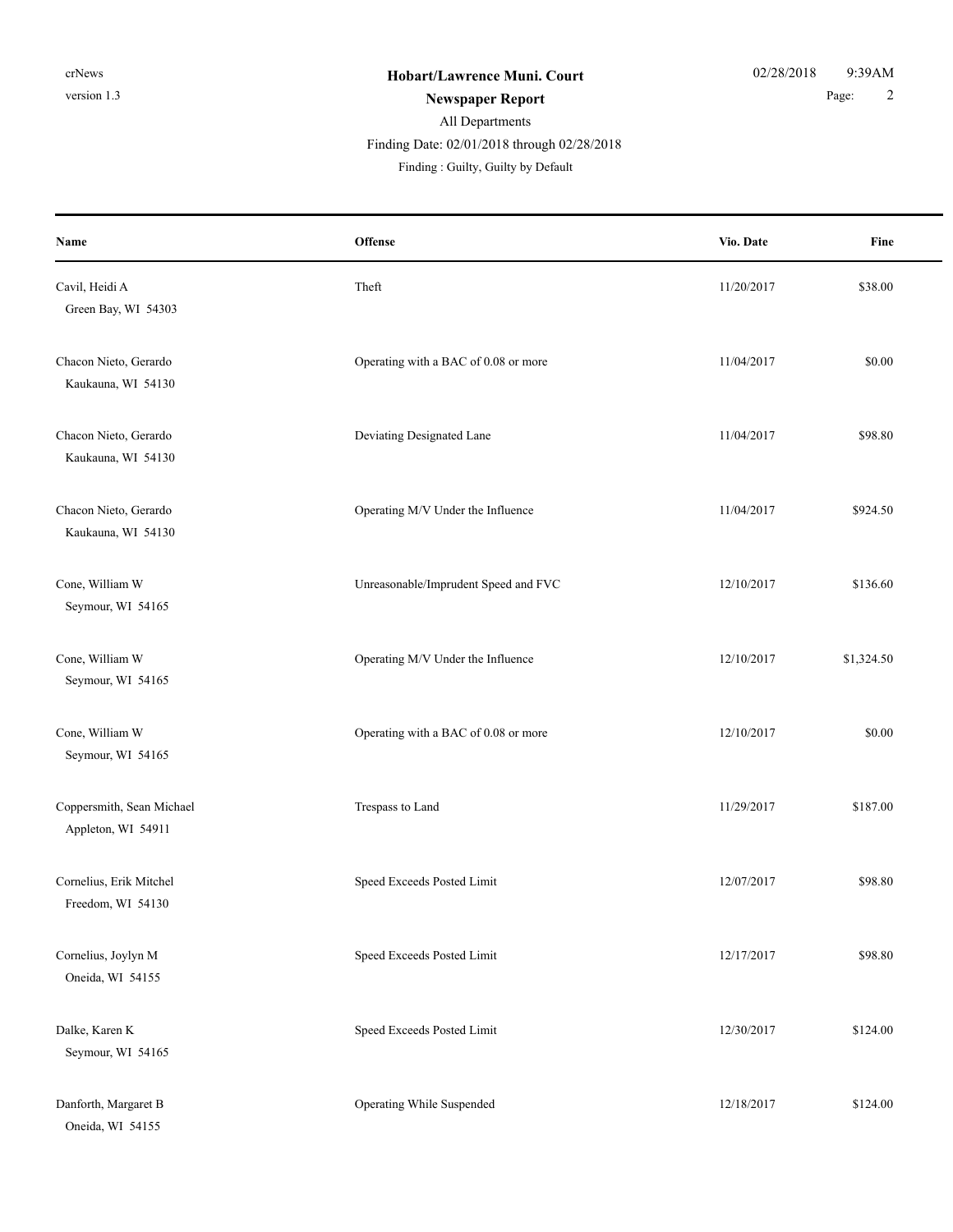### Finding Date: 02/01/2018 through 02/28/2018

| Name                                                | Offense                    | Vio. Date  | Fine     |
|-----------------------------------------------------|----------------------------|------------|----------|
| Danforth, Margaret B<br>Oneida, WI 54155            | Operate M/V w/o Insurance  | 12/18/2017 | \$124.00 |
| Denn, Tracey Lee<br>Oneida, WI 54155                | Operate M/V After Reg Susp | 12/31/2017 | \$98.80  |
| Deprey, Kristina M<br>Suamico, WI 54313             | Speed Exceeds Posted Limit | 12/20/2017 | \$124.00 |
| Derenne, Kim Ann<br>Oshkosh, WI 54901               | Speedometer Violations     | 10/21/2017 | \$224.80 |
| Dubois, Katherine Brooke<br>Green Bay, WI 54311     | Speed Exceeds Posted Limit | 12/12/2017 | \$124.00 |
| Dunks, Brittany Lynn<br>De Pere, WI 54115           | Speed Exceeds Posted Limit | 12/23/2017 | \$149.20 |
| Dunks, Jonathan Matthew<br>Little Suamico, WI 54141 | Speed Exceeds Posted Limit | 12/05/2017 | \$98.80  |
| Fleischfresser, Bruce S<br>Peshtigo, WI 54157       | Speed Exceeds Posted Limit | 12/29/2017 | \$124.00 |
| Forsberg, Brittany Ann<br>Milwaukee, WI 53207       | Speed Exceeds Posted Limit | 12/08/2017 | \$124.00 |
| Gilmet, Katie E<br>Green Bay, WI 54313              | Disorderly Conduct W/MV    | 12/19/2017 | \$187.00 |
| Glades, Alexandra Nicole<br>Seymour, WI 54165       | Speed Exceeds Posted Limit | 12/21/2017 | \$98.80  |
| Gostas, Charles M<br>Greenville, WI 54942           | Speed Exceeds Posted Limit | 12/23/2017 | \$149.20 |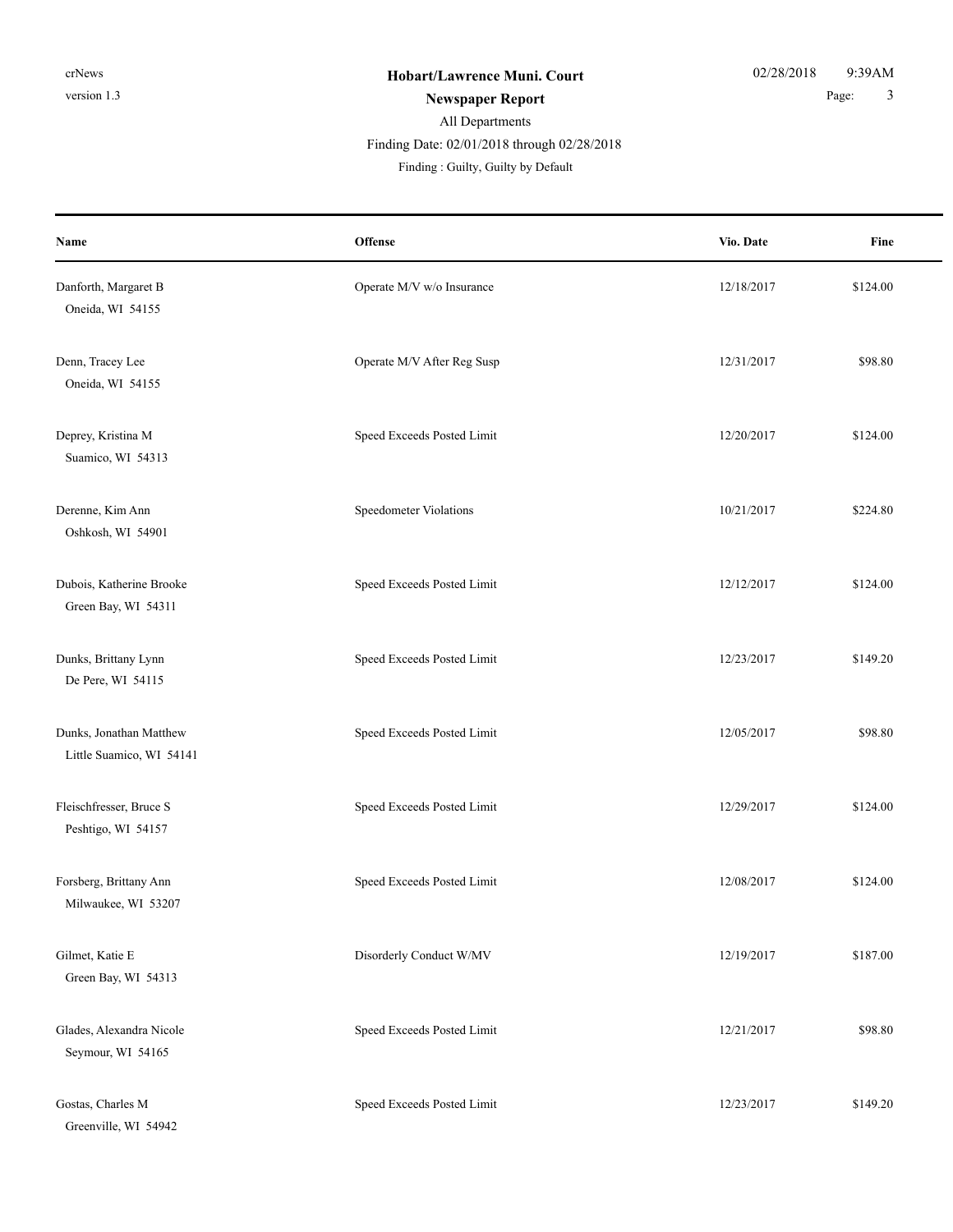#### Finding Date: 02/01/2018 through 02/28/2018

| Name                                        | Offense                       | Vio. Date  | Fine     |
|---------------------------------------------|-------------------------------|------------|----------|
| Gottipati, Vanisree<br>De Pere, WI 54115    | Disorderly Conduct W/MV       | 12/16/2017 | \$187.00 |
| Grathen, Kristy Lee<br>De Pere, WI 54115    | Speed Exceeds Posted Limit    | 11/28/2017 | \$124.00 |
| Harder, Bradley Nels<br>Appleton, WI 54913  | Auto Following Too Closely    | 12/04/2017 | \$124.00 |
| Hermans, Kim Marie<br>De Pere, WI 54115     | Speed Exceeds Posted Limit    | 12/19/2017 | \$98.80  |
| Hernandez, Lucyla Rose<br>Suamico, WI 54173 | Operate M/V w/o Insurance     | 12/12/2017 | \$124.00 |
| Hill, Michelle B<br>De Pere, WI 54115       | Speedometer Violations        | 12/19/2017 | \$224.80 |
| Holterman, Leo M<br>Green Bay, WI 54302     | Speed Exceeds Posted Limit    | 12/12/2017 | \$98.80  |
| Hottenstine, James J<br>Sobieski, WI 54171  | Failure to Yield at Stop Sign | 12/12/2017 | \$98.80  |
| Isaac, Dana M<br>Oneida, WI 54155           | Speed Exceeds Posted Limit    | 12/27/2017 | \$124.00 |
| Jacobson, Amanda Leigh<br>De Pere, WI 54115 | Speed Exceeds Posted Limit    | 12/16/2017 | \$124.00 |
| Jefson, Seth Thomas<br>Seymour, WI 54165    | Speed Exceeds Posted Limit    | 12/20/2017 | \$98.80  |
| Johnson, Frankie Lee<br>Oneida, WI 54155    | Speed Exceeds Posted Limit    | 12/22/2017 | \$98.80  |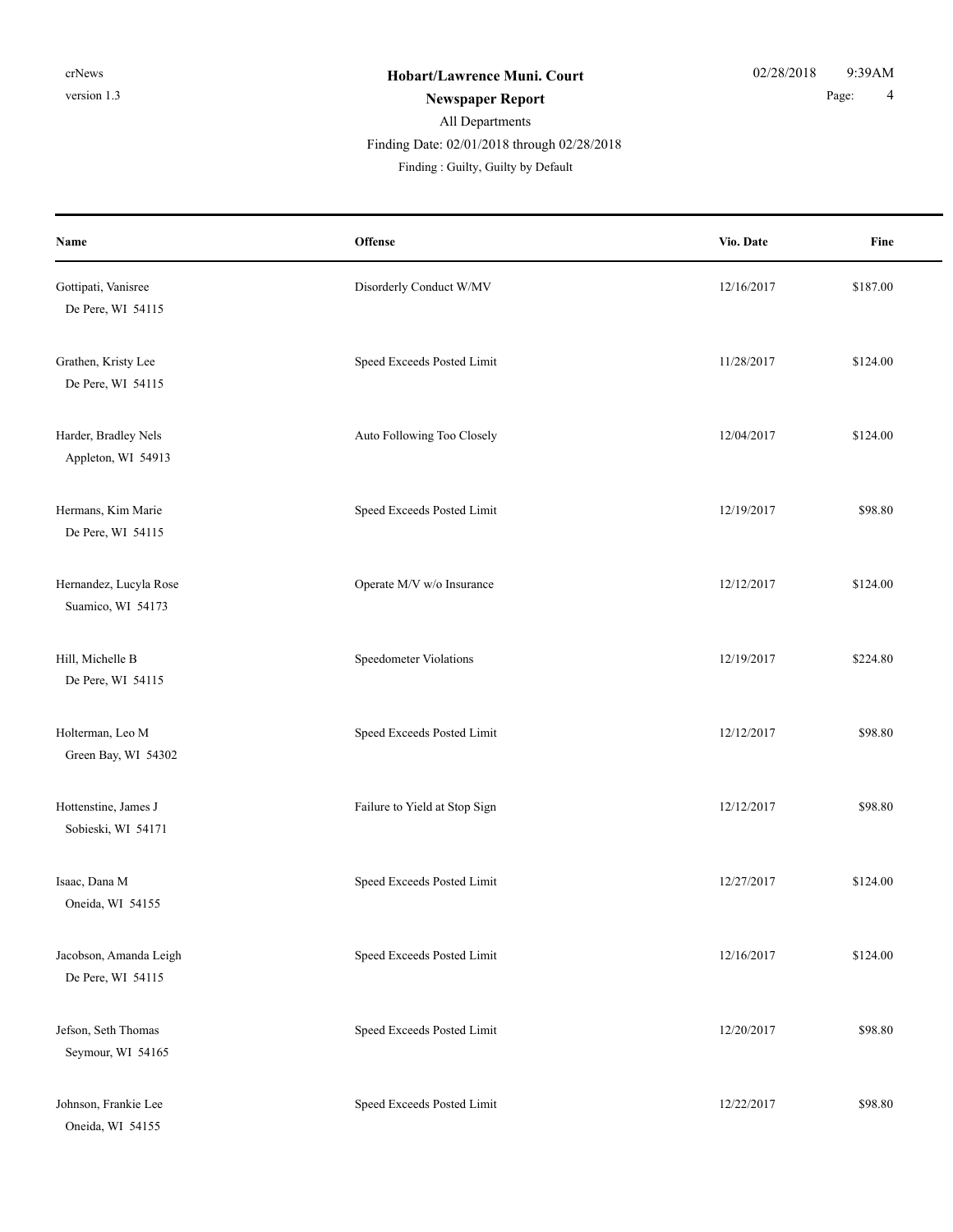Finding Date: 02/01/2018 through 02/28/2018

| Name                                                     | <b>Offense</b>                     | Vio. Date  | Fine     |
|----------------------------------------------------------|------------------------------------|------------|----------|
| Kane, Norbert J<br>De Pere, WI 54115                     | Too Fast for Conditions            | 12/13/2017 | \$136.60 |
| Karweick, Ann-Marie Louise<br>Seymour, WI 54165          | Speed Exceeds Posted Limit         | 12/19/2017 | \$98.80  |
| King, Carl Joseph JR<br>Green Bay, WI 54313              | Operate w/o Valid License          | 12/05/2017 | \$124.00 |
| King, Carl Joseph JR<br>Green Bay, WI 54313              | Speed Exceeds Posted Limit         | 12/05/2017 | \$98.80  |
| King, Kathleen E<br>De Pere, WI 54115                    | Speed Exceeds Posted Limit         | 12/23/2017 | \$149.20 |
| Krause, Allen M<br>Seymour, WI 54165                     | Speed Exceeds Posted Limit         | 12/12/2017 | \$98.80  |
| Krause, Allen M<br>Seymour, WI 54165                     | Operate M/V w/o Proof of Insurance | 12/12/2017 | \$10.00  |
| Lamm, Taylor Lyn<br>Green Bay, WI 54302                  | Auto Following Too Closely         | 12/14/2017 | \$124.00 |
| Lankey, Matthias James<br>Green Bay, WI 54303            | Too Fast for Conditions            | 12/07/2017 | \$136.60 |
| Lillingston Padilla, Yasir Fernando<br>De Pere, WI 54115 | Speed Exceeds Posted Limit         | 12/17/2017 | \$98.80  |
| Lindsey, Julius Devon<br>Green Bay, WI 54303             | Possession of THC                  | 12/30/2017 | \$313.00 |
| Lindsey, Julius Devon<br>Green Bay, WI 54303             | Possess Drug Paraphernalia         | 12/30/2017 | \$313.00 |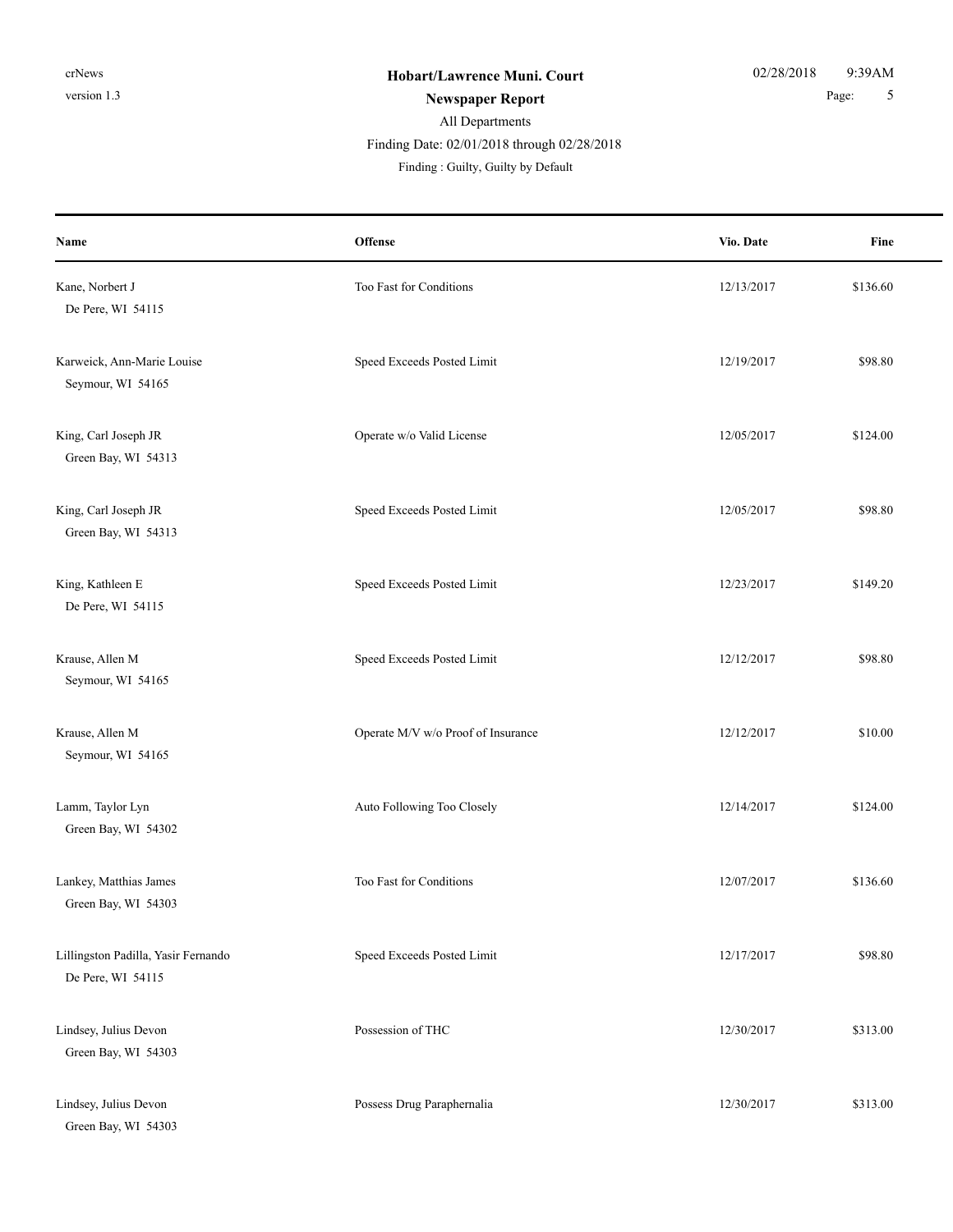Finding Date: 02/01/2018 through 02/28/2018

| Name                                            | Offense                                          | Vio. Date  | Fine     |
|-------------------------------------------------|--------------------------------------------------|------------|----------|
| Lisowe, Matthew P<br>De Pere, WI 54115          | Non Registration of M/V                          | 12/12/2017 | \$38.00  |
| Lisowe, Matthew P<br>De Pere, WI 54115          | Disorderly Conduct W/MV                          | 12/12/2017 | \$187.00 |
| Little Bull, Rhys Lorraine<br>De Pere, WI 54115 | Violation of Child Safety Restraint Requirements | 12/22/2017 | \$73.60  |
| Little Bull, Rhys Lorraine<br>De Pere, WI 54115 | Speed Exceeds Posted Limit                       | 12/22/2017 | \$98.80  |
| Lopez, Richard<br>Green Bay, WI 54303           | Operate M/V After Reg Susp                       | 12/28/2017 | \$0.00   |
| Lopez, Richard<br>Green Bay, WI 54303           | Violation of Child Safety Restraint Requirements | 12/28/2017 | \$73.60  |
| Maciel, Marta Alicia<br>De Pere, WI 54115       | Speed Exceeds Posted Limit                       | 12/16/2017 | \$98.80  |
| Marohl, Cory Lee<br>Appleton, WI 54911          | Speed Exceeds Posted Limit                       | 12/03/2017 | \$98.80  |
| Martinez, Armando Ramon<br>Green Bay, WI 54313  | Speed Exceeds Posted Limit                       | 12/31/2017 | \$98.80  |
| Martinez, Armando Ramon<br>Green Bay, WI 54313  | Operate M/V w/o Insurance                        | 12/31/2017 | \$124.00 |
| Mc Nabb, Michael L<br>Oconto, WI 54153          | Speed Exceeds Posted Limit                       | 12/21/2017 | \$98.80  |
| Ness, Kylie Ashton<br>Milwaukee, WI 53233       | Speed Exceeds Posted Limit                       | 12/23/2017 | \$149.20 |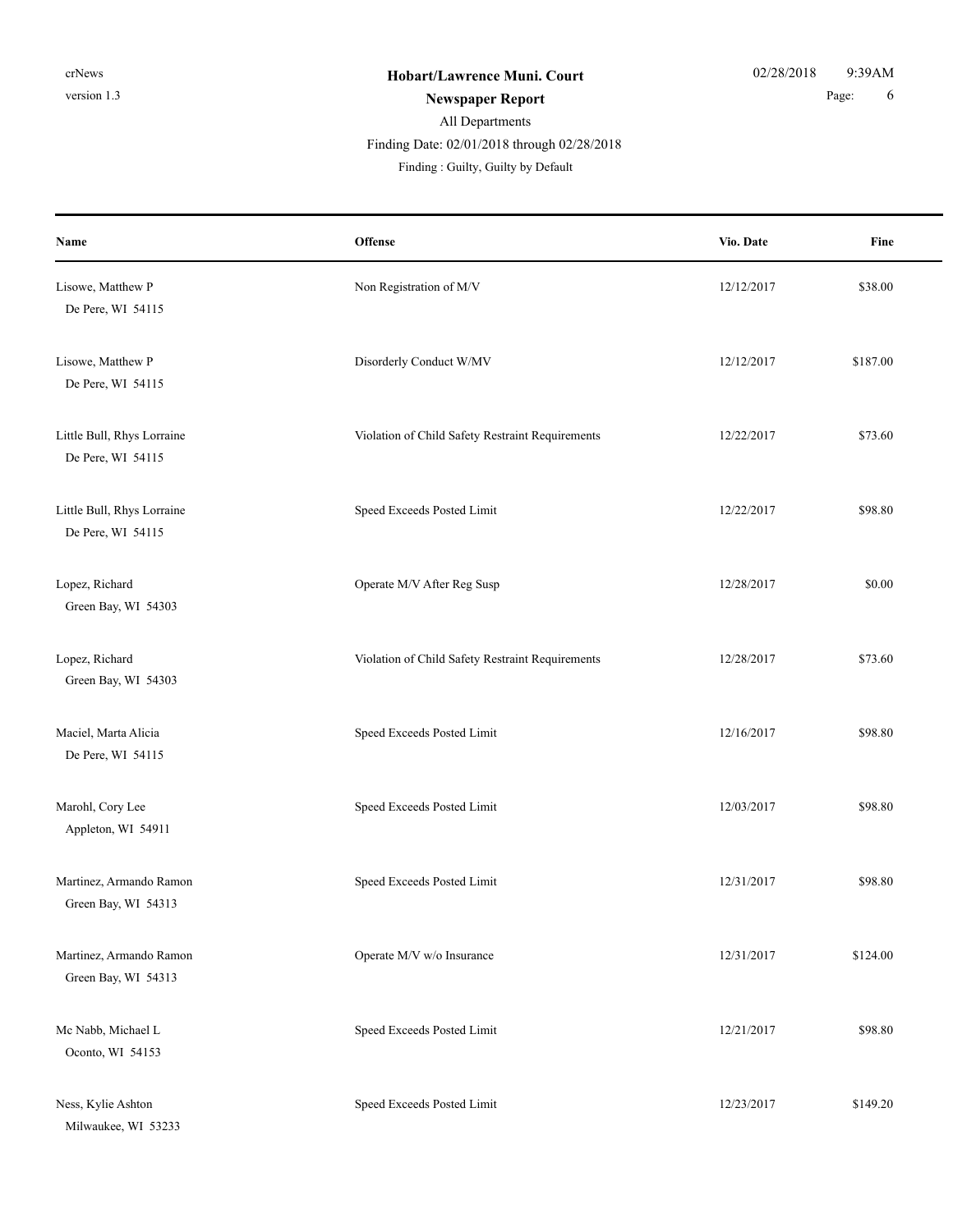## All Departments Finding : Guilty, Guilty by Default Finding Date: 02/01/2018 through 02/28/2018

| Name                                            | Offense                              | Vio. Date  | Fine     |
|-------------------------------------------------|--------------------------------------|------------|----------|
| Nighorn, Brian Paul<br>Green Bay, WI 54303      | Unreasonable/Imprudent Speed and FVC | 11/21/2017 | \$136.60 |
| Noack, Phillip Milo<br>De Pere, WI 54115        | <b>Inattentive Driving</b>           | 12/11/2017 | \$111.40 |
| Pahl, Kendra Elizabeth<br>Seymour, WI 54165     | Speed Exceeds Posted Limit           | 12/12/2017 | \$124.00 |
| Polasik, Jasmine D<br>De Pere, WI 54115         | Speed Exceeds Posted Limit           | 12/03/2017 | \$98.80  |
| Polasik, Jasmine D<br>De Pere, WI 54115         | Operate M/V w/o Proof of Insurance   | 12/03/2017 | \$10.00  |
| Rebman, Ruth Anne<br>Pulaski, WI 54162          | Too Fast for Conditions              | 12/13/2017 | \$136.60 |
| Reiter, Rita R<br>Oneida, WI 54155              | Improper Stop/Turn Signal            | 12/19/2017 | \$98.80  |
| Schmeisser, Elizabeth Anne<br>De Pere, WI 54115 | Failure to Stop                      | 12/20/2017 | \$98.80  |
| Schmidt, Jeremy Michael<br>Seymour, WI 54165    | <b>Inattentive Driving</b>           | 12/25/2017 | \$111.40 |
| Schutt, Christian Michael<br>Seymour, WI 54165  | Speed Exceeds Posted Limit           | 12/23/2017 | \$98.80  |
| Skenandore, Dena M<br>De Pere, WI 54115         | Failure to Yield at Stop Sign        | 12/13/2017 | \$98.80  |
| St Thomas, Dante William<br>Waupaca, WI 54981   | Speed Exceeds Posted Limit           | 12/22/2017 | \$149.20 |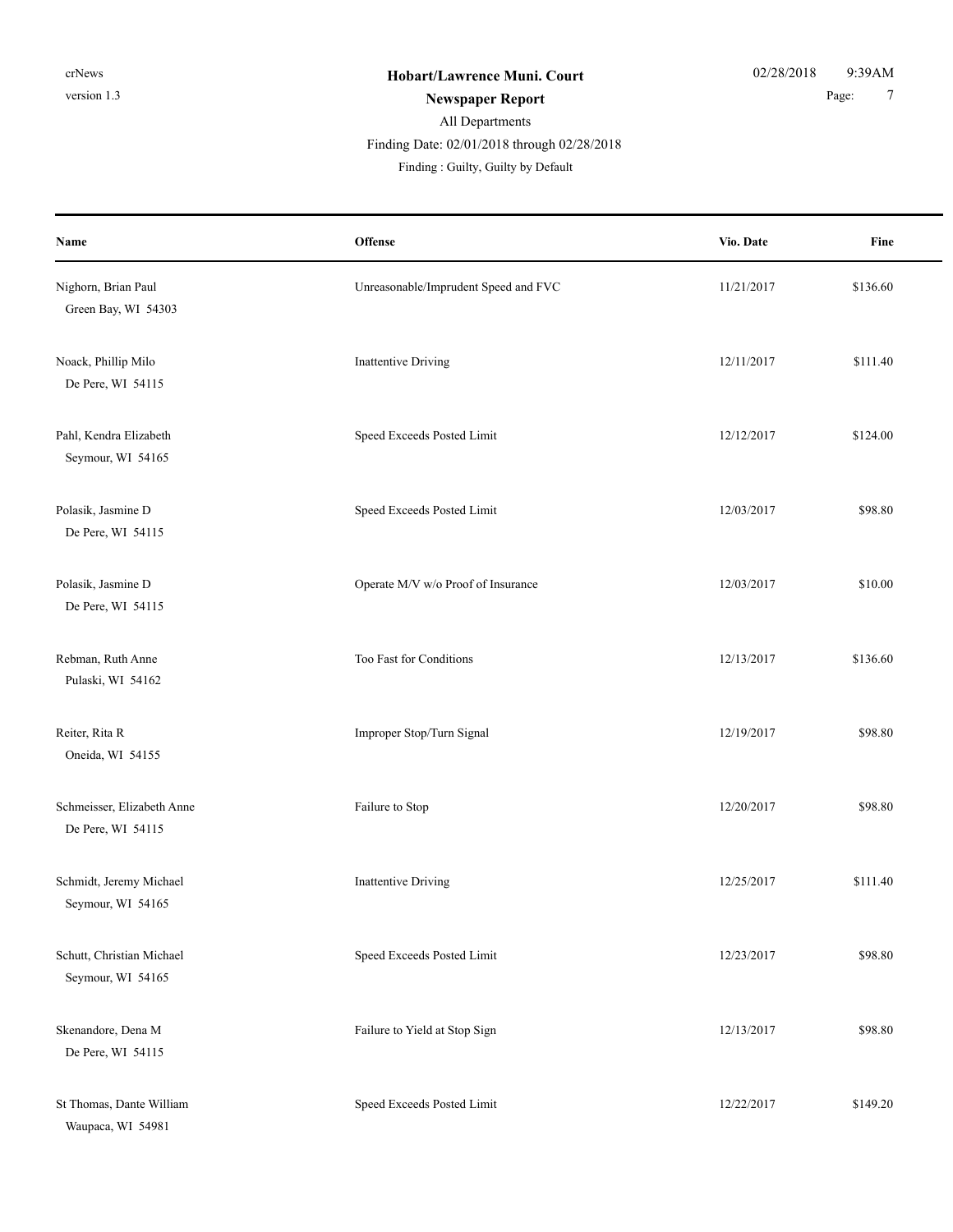### All Departments Finding Date: 02/01/2018 through 02/28/2018

| Name                                              | <b>Offense</b>                              | Vio. Date  | Fine     |
|---------------------------------------------------|---------------------------------------------|------------|----------|
| Steshetz, Lacey Katherine<br>Green Bay, WI 54313  | Operate M/V After Reg Susp                  | 12/01/2017 | \$98.80  |
| Stumpf, Derrick William<br>Appleton, WI 54915     | Too Fast for Conditions                     | 12/28/2017 | \$136.60 |
| Stumpf, Derrick William<br>Appleton, WI 54915     | Operate M/V w/o Insurance                   | 12/28/2017 | \$124.00 |
| Tanzi, Anthony Francis<br>Green Bay, WI 54303     | Speed Exceeds Posted Limit                  | 12/19/2017 | \$98.80  |
| Tucker, Trevor Taylor<br>Wabeno, WI 54566         | Resisting/Obstructing an Officer            | 12/02/2017 | \$313.00 |
| Vajko, Dale Howard<br>Pembine, WI 54156           | Speed Exceeds Posted Limit                  | 12/16/2017 | \$124.00 |
| Van Camp, Clifton Jacob<br>De Pere, WI 54115      | Too Fast for Conditions                     | 12/08/2017 | \$136.60 |
| Van Dreel, Dean Francis<br>Pulaski, WI 54162      | Vehicle Operatior Failure to Wear Seat Belt | 12/19/2017 | \$10.00  |
| Van Dreel, Dean Francis<br>Pulaski, WI 54162      | Fail Apply Title Transfer                   | 12/19/2017 | \$98.80  |
| Van Dreel, Dean Francis<br>Pulaski, WI 54162      | Display Unauthorized Registration           | 12/19/2017 | \$38.00  |
| Vandenheuvel, David Joseph<br>Green Bay, WI 54303 | Speed Exceeds Posted Limit                  | 10/18/2017 | \$98.80  |
| Watermolen, Kimberly Jane<br>Green Bay, WI 54301  | Operating While Suspended                   | 12/21/2017 | \$161.80 |